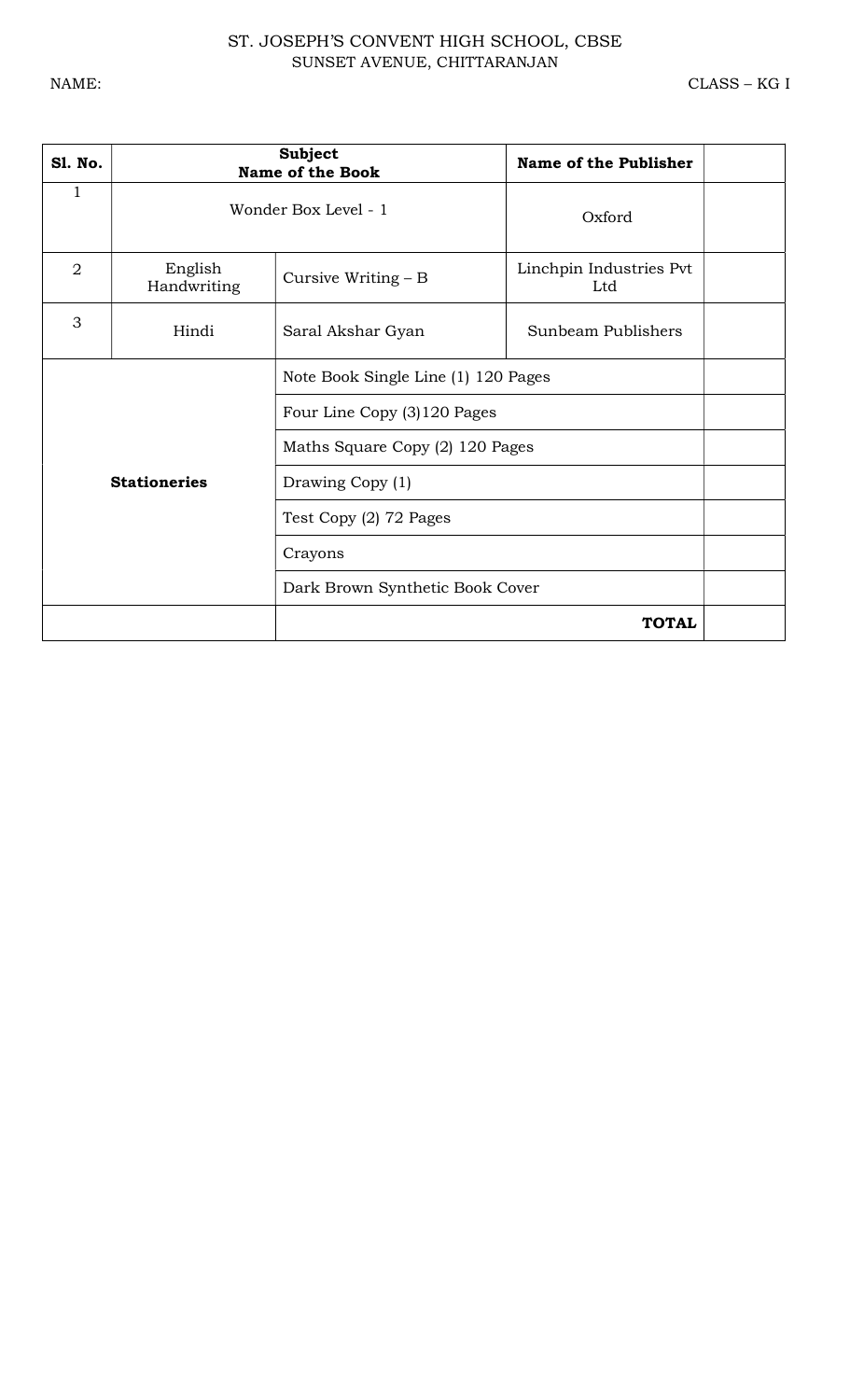## ST. JOSEPH'S CONVENT HIGH SCHOOL, CBSE SUNSET AVENUE, CHITTARANJAN

| <b>S1. No.</b> |                        | <b>Subject</b><br><b>Name of the Book</b> | Name of the Publisher          |
|----------------|------------------------|-------------------------------------------|--------------------------------|
| $\mathbf{1}$   |                        | Wonder Box Level - 2                      | Oxford                         |
| $\overline{2}$ | English<br>Handwriting | Cursive Writing - C                       | Linchpin Industries Pvt<br>Ltd |
| 3              | Hindi                  | Hindi Chalo Padhe Swar Aur<br>Byanjan     | Sunbeam Publishers             |
|                |                        | Saral Chitrakali                          | Sunbeam Publishers             |
|                |                        | Note Book Single Line (1) 120 Pages       |                                |
|                |                        | Four Line Copy (6)120 Pages               |                                |
|                |                        | Maths Square Copy (2) 120 Pages           |                                |
|                | <b>Stationeries</b>    | Drawing Copy (1)                          |                                |
|                |                        | Test Copy (4) 72 Pages                    |                                |
|                |                        | Crayons                                   |                                |
|                |                        | Dark Brown Synthetic Book Cover           |                                |
|                |                        |                                           | <b>TOTAL</b>                   |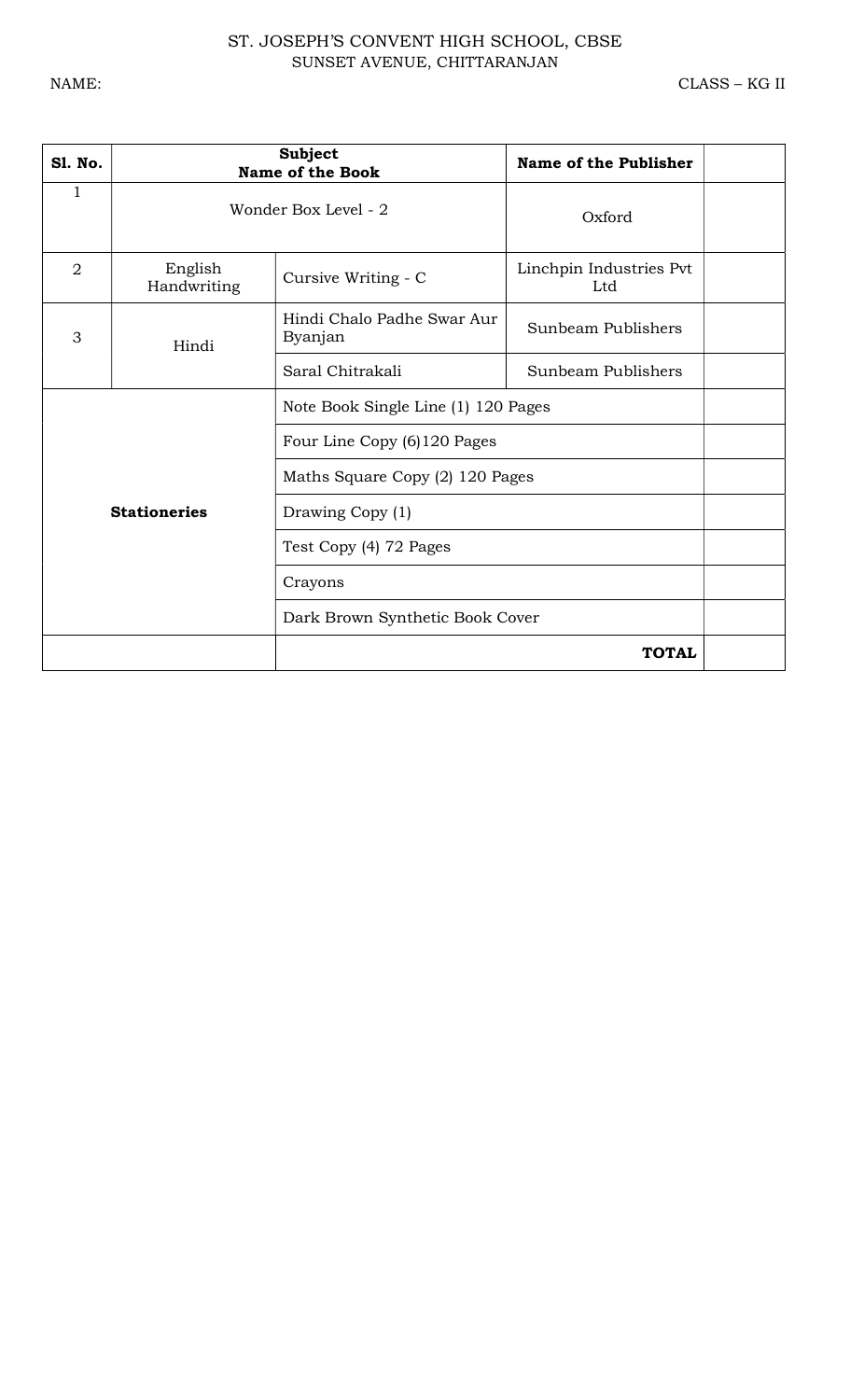| S1.<br>No.                      | <b>Subject</b>                  | <b>Name of the Book</b>                              | Name of the Publisher         |
|---------------------------------|---------------------------------|------------------------------------------------------|-------------------------------|
|                                 | English Reader                  | Learning English-1                                   | <b>MTG</b>                    |
| $\mathbf{1}$<br>English Grammar |                                 | My Book of Grammar and<br>Composition - 1            | Macmillan Education           |
|                                 | Cursive writing                 | Cursive Way - 1                                      | Progress Publication          |
| $\overline{2}$                  | Mathematics                     | New Composite<br>S. Chand School.<br>Mathematics - 1 |                               |
| 3                               | Environmental<br><b>Studies</b> | Planet First $-1$                                    | Macmillan Education           |
| $\overline{4}$                  | Computer                        | IT Whizz - 1                                         | <b>Radical Books</b>          |
|                                 | Hindi                           | Alankar Hindi<br>Pathyapustak -1                     | Doublew Education             |
| 5                               | Hindi Grammar                   | Sugam Hindi Vyakaran - 1                             | Cordwa Publication            |
|                                 | Hindi Handwriting               | Sahaj Sulekh - 1                                     | Progress Publication          |
| 6                               | General Knowledge               | New Search & Find. - 1                               | Kid's World/Tarun Pub         |
| $\overline{7}$                  | Value Education                 | Garden of Life -1                                    | Macmillan Education           |
| 8                               | Art and Craft                   | Together With Art - 1                                | Rachna Sagar                  |
| 9                               | Sanskrit<br>Sanskrit Divyam - 1 |                                                      | <b>Wellspring Publication</b> |
|                                 |                                 |                                                      |                               |
|                                 |                                 |                                                      |                               |
|                                 |                                 | Note Book Single Line (3) 120 Pages                  |                               |
|                                 |                                 | Four Lined copy (6)120 Pages                         |                               |
|                                 |                                 | Maths Square Copy (2) 120 Pages                      |                               |
|                                 |                                 | Interleaf Copy (2) 172 Pages                         |                               |
| <b>Stationeries</b>             |                                 | Drawing Copy (1)                                     |                               |
|                                 |                                 | Oil Pastel Colour 12 Shade                           |                               |
|                                 |                                 | Test Copy (8) 72 Pages                               |                               |
|                                 |                                 | Dark Brown Synthetic Book Cover                      |                               |
|                                 |                                 |                                                      | <b>TOTAL</b>                  |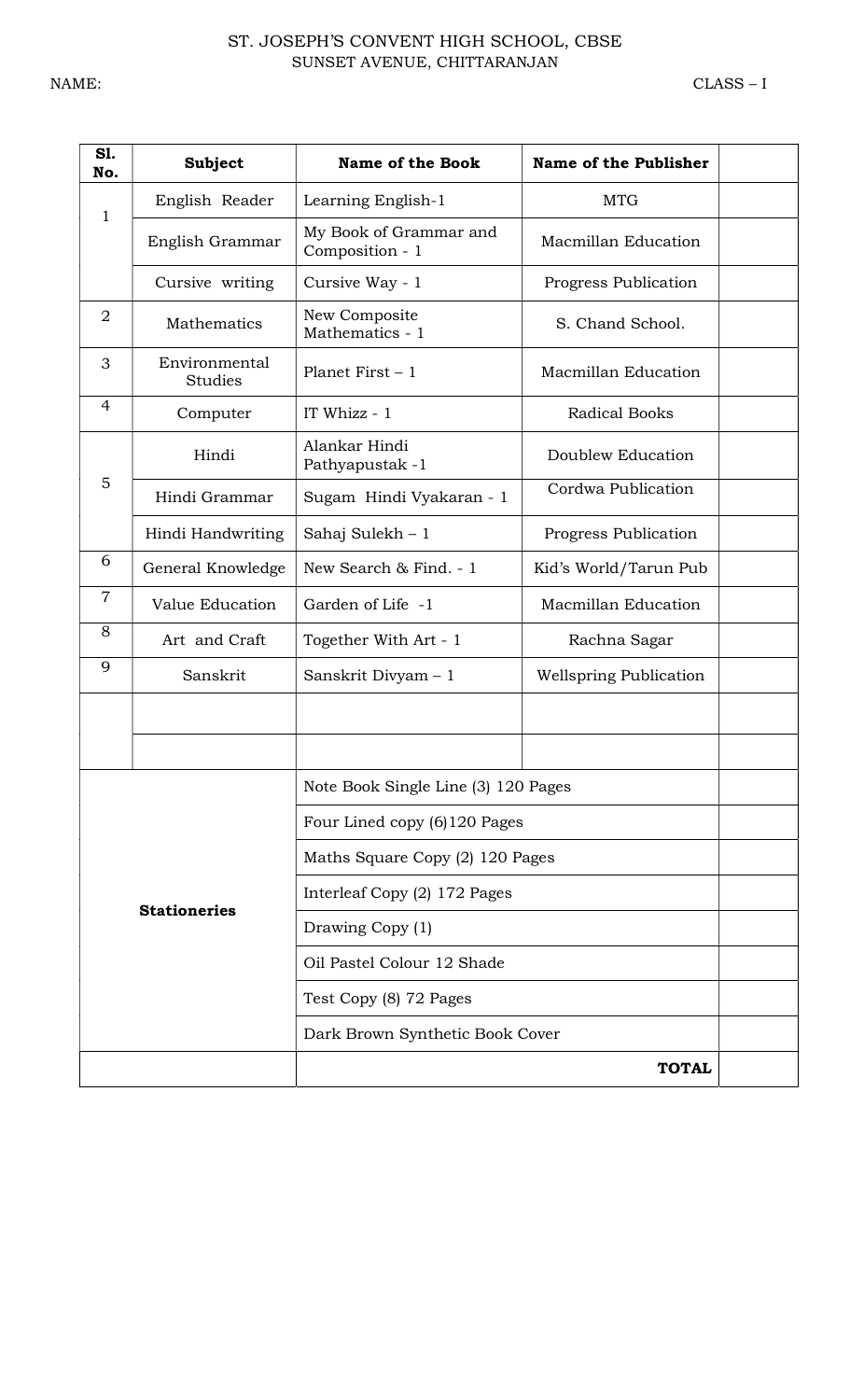| S1.<br>No.          | <b>Subject</b>                                                      | <b>Name of the Book</b>                    | Name of the Publisher         |  |
|---------------------|---------------------------------------------------------------------|--------------------------------------------|-------------------------------|--|
| $\mathbf{1}$        | English Reader                                                      | Learning English $-2$                      | <b>MTG</b>                    |  |
| English Grammar     |                                                                     | My Book of Grammar and<br>Composition $-2$ | Macmillan Education           |  |
|                     | Cursive writing                                                     | Cursive Way $-2$                           | Progress Publication          |  |
| $\overline{2}$      | New Composite<br>Mathematics<br>S. Chand School.<br>Mathematics - 2 |                                            |                               |  |
| 3                   | Environmental<br><b>Studies</b>                                     | Planet First $-2$                          | Macmillan Education           |  |
| 4                   | Computer                                                            | IT Whizz - 2                               | <b>Radical Books</b>          |  |
|                     | Hindi                                                               | Alankar Hindi<br>Pathyapustak $-2$         | Doublew Education             |  |
| 5                   | Hindi Grammar                                                       | Sugam Hindi Vyakaran - 2                   | Cordwa Publication            |  |
|                     | Hindi Handwriting                                                   | Sahaj Sulekh - 2                           | Prava Publication             |  |
| 6                   | General Knowledge                                                   | New Search & Find - 2                      | Kid's World/Tarun Pub         |  |
| $\overline{7}$      | Value Education                                                     | Garden of Life - 2                         | Macmillan Education           |  |
| 8                   | Together With Art - 2<br>Art and Craft                              |                                            | Rachna Sagar                  |  |
| 9                   | Sanskrit<br>Sanskrit Divyam - 2                                     |                                            | <b>Wellspring Publication</b> |  |
|                     |                                                                     |                                            |                               |  |
|                     |                                                                     |                                            |                               |  |
|                     |                                                                     | Note Book Single Line (6) 120 Pages        |                               |  |
|                     |                                                                     | Four Lined Copy (2)120 Pages               |                               |  |
|                     |                                                                     | Maths Square Copy (2) 120 Pages            |                               |  |
|                     |                                                                     | Interleaf Copy (2) 172 Pages               |                               |  |
| <b>Stationeries</b> |                                                                     | Drawing Copy (1)                           |                               |  |
|                     |                                                                     | Oil Pastel Colour 12 Shade                 |                               |  |
|                     |                                                                     | Test Copy (8) 72 Pages                     |                               |  |
|                     |                                                                     | Dark Brown Synthetic Book Cover            |                               |  |
|                     |                                                                     | <b>TOTAL</b>                               |                               |  |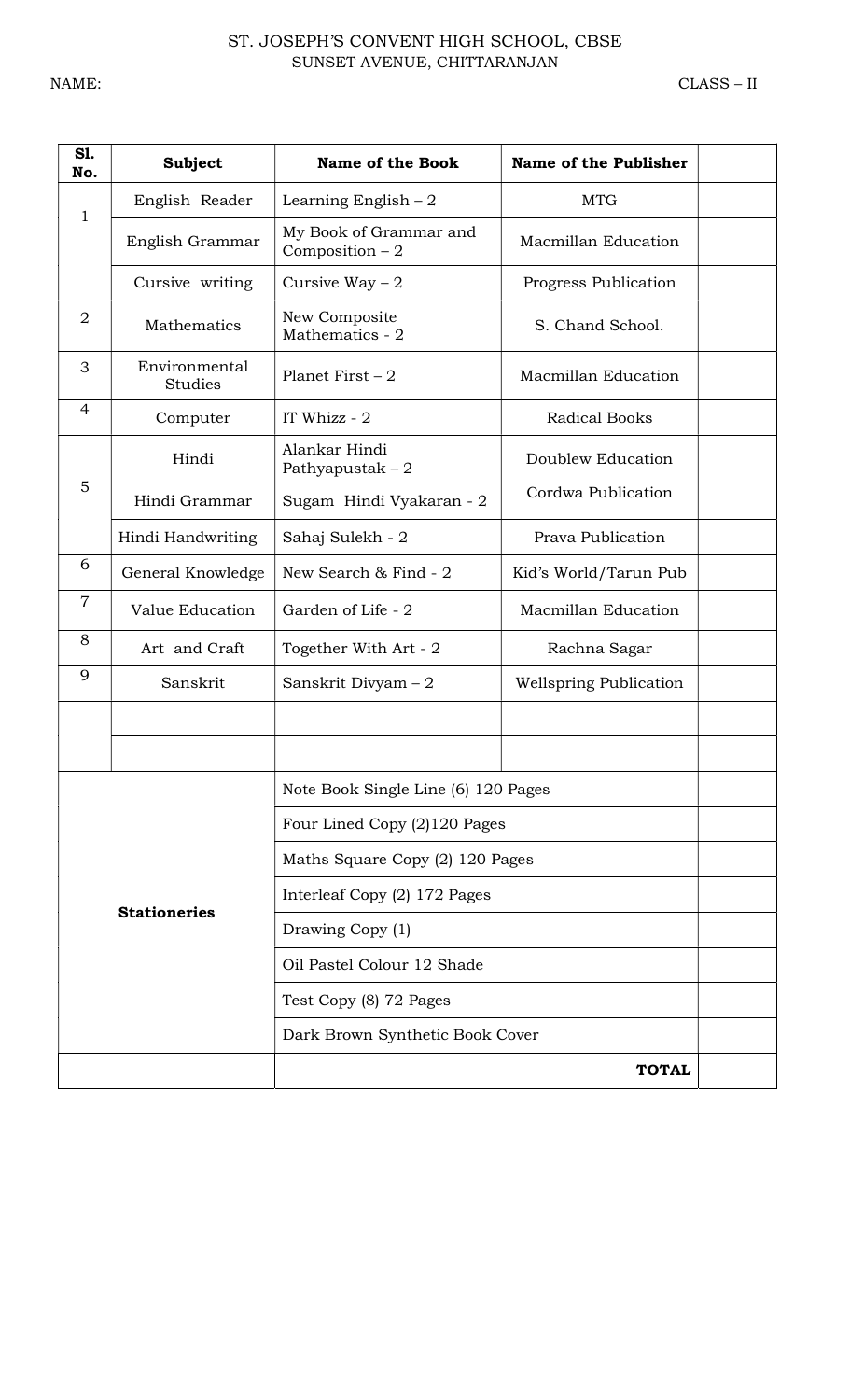| SI.<br>No.     | Subject                                     | Name of the Book                           | Name of the Publisher         |  |
|----------------|---------------------------------------------|--------------------------------------------|-------------------------------|--|
|                | English Reader                              | Learning English $-3$                      | <b>MTG</b>                    |  |
| $\mathbf{1}$   | English Grammar                             | My Book of Grammar and<br>Composition $-3$ | Macmillan Education           |  |
|                | Cursive writing                             | Cursive Way $-3$                           | Progress Publication          |  |
| $\overline{2}$ | Mathematics                                 | New Composite<br>Mathematics - 3           | S. Chand School               |  |
| 3              | Environmental<br><b>Studies</b>             | Planet First $-3$                          | Macmillan Education           |  |
| 4              | Computer                                    | IT Whizz - 3                               | <b>Radical Books</b>          |  |
|                | Hindi                                       | Alankar Hindi<br>Pathyapustak $-3$         | Doublew Education             |  |
| 5              | Hindi Grammar                               | Sugam Hindi Vyakaran.3                     | Cordwa Publication            |  |
|                | Hindi Handwriting                           | Sahaj Sulekh - 3                           | Progress Publication          |  |
| 6              | General Knowledge<br>New Search & Find. - 3 |                                            | Kid's World/Tarun Pub         |  |
| $\overline{7}$ | Value Education                             | Garden of Life - 3                         | <b>Macmillan Education</b>    |  |
| 8              | Art and Craft                               | Together With Art - 3                      | Rachna Sagar                  |  |
| 9              | Sanskrit                                    | Sanskrit Divyam - 3                        | <b>Wellspring Publication</b> |  |
|                |                                             |                                            |                               |  |
|                |                                             |                                            |                               |  |
|                |                                             | Note Book Single Line (15) 120 Pages       |                               |  |
|                |                                             | Interleaf copy (2) 172 Pages               |                               |  |
|                |                                             | Drawing Copy (1)                           |                               |  |
|                | <b>Stationeries</b>                         | Oil Pastel Colour 12 Shade                 |                               |  |
|                |                                             | Test Copies (8) 72 Pages                   |                               |  |
|                |                                             | Dark Brown Synthetic Book Cover            |                               |  |
|                | <b>TOTAL</b>                                |                                            |                               |  |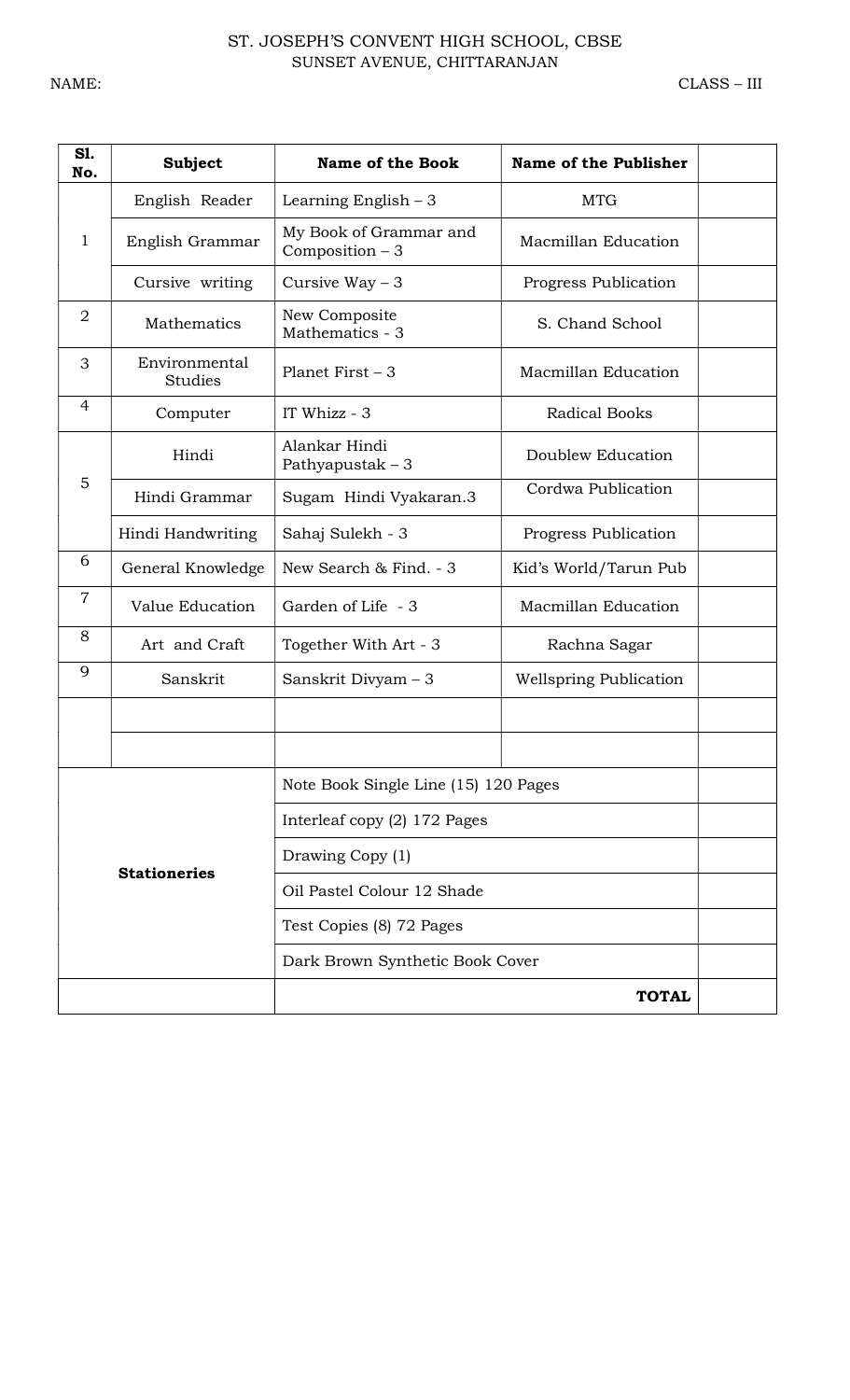| SI.<br>No.     | <b>Subject</b>                             | <b>Name of the Book</b>                             | Name of the Publisher         |  |
|----------------|--------------------------------------------|-----------------------------------------------------|-------------------------------|--|
|                | English Reader                             | Learning English $-4$                               | <b>MTG</b>                    |  |
| $\mathbf{1}$   | English Grammar                            | My Book of Grammar and<br>Composition - 4           | Macmillan Education           |  |
|                | Cursive writing                            | Cursive Way $-4$                                    | Progress Publication          |  |
| $\overline{2}$ | <b>Mathematics</b>                         | New Composite<br>S.Chand School<br>Mathematics. - 4 |                               |  |
| 3              | Environmental<br><b>Studies</b>            | Planet First $-4$                                   | Macmillan Education           |  |
| 4              | Computer                                   | IT Whizz - 4                                        | <b>Radical Books</b>          |  |
|                | Alankar Hindi<br>Hindi<br>Pathyapustak - 4 |                                                     | Doublew Education             |  |
| 5              | Hindi Grammar                              | Sugam Hindi Vyakaran.4                              | Cordwa Publication            |  |
|                | Hindi Handwriting                          | Sahaj Sulekh - 4                                    | Progress Publication          |  |
| 6              | General Knowledge                          | New Search & Find - 4                               | Kid's World/Tarun Pub         |  |
| $\overline{7}$ | Garden of Life - 4<br>Value Education      |                                                     | Macmillan Education           |  |
| 8              | Art and Craft                              | Together With Art - 4                               | Rachna Sagar                  |  |
| 9              | Sanskrit                                   | Sanskrit Divyam - 4                                 | <b>Wellspring Publication</b> |  |
|                |                                            |                                                     |                               |  |
|                |                                            |                                                     |                               |  |
|                |                                            | Note Book Single Line(15) 120 Pages                 |                               |  |
|                |                                            | Interleaf copy (2) 172 Pages                        |                               |  |
|                | <b>Stationeries</b>                        | Drawing Copy (1)                                    |                               |  |
|                |                                            | Oil Pastel Colour 12 Shade                          |                               |  |
|                |                                            | Test Copies (8) 72 Pages                            |                               |  |
|                |                                            | Dark Brown Synthetic Book Cover                     |                               |  |
| <b>TOTAL</b>   |                                            |                                                     |                               |  |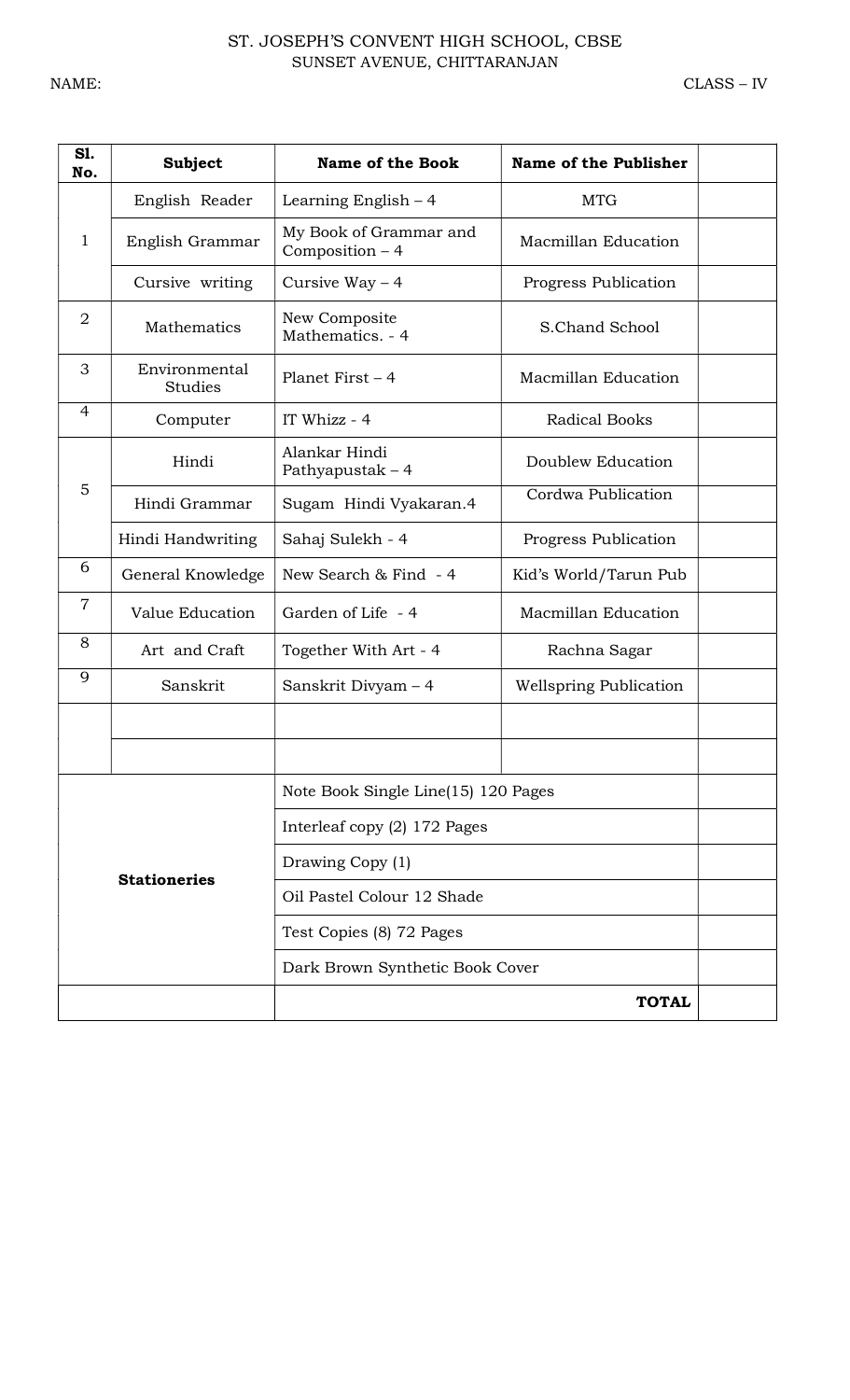## SUNSET AVENUE, CHITTARANJAN

NAME: CLASS – V

| <b>S1.</b><br>No. | <b>Subject</b>           | <b>Name of the Book</b>                    | Name of the<br>Publisher      |  |
|-------------------|--------------------------|--------------------------------------------|-------------------------------|--|
|                   |                          | Real English - 5 (A multi skill Lang)      | Viva Education                |  |
| 1                 | English                  | My Book of Grammar and Composition<br>$-5$ | <b>Macmillan Education</b>    |  |
|                   |                          | Cursive Way $-5$                           | Progress Publication          |  |
| $\overline{2}$    | Maths                    | New Composite Mathematics $-5$             | S.Chand School Books          |  |
| 3                 | Environmental<br>Studies | Planet First $-5$                          | Macmillan Education           |  |
|                   |                          | Alankar Hindi Pathyapustak - 5             | Doublew Education             |  |
| $\overline{4}$    | Hindi                    | Sugam Hindi Vyakaran. - 5                  | Cordwa Publication            |  |
|                   |                          | Sahaj Sulekh - 5                           | Progress Publication          |  |
| 5                 | Sanskrit                 | Sanskrit Divyam - 5                        | <b>Wellspring Publication</b> |  |
| 6                 | General<br>Knowledge     | New Search & Find $-5$                     | Kid's World/Tarun Pub         |  |
| $\overline{7}$    | Value<br>Education       | Garden of Life - 5                         | Macmillan Education           |  |
| 8                 | Computer                 | IT Whizz - 5                               | <b>Radical Books</b>          |  |
| 9                 | Art & Craft              | Together with Art - 5                      | Rachna Sagar                  |  |
|                   |                          |                                            |                               |  |
|                   |                          |                                            |                               |  |
|                   |                          | Note Book Single Line (15) 120 Pages       |                               |  |
|                   |                          | Drawing Copy (1)                           |                               |  |
|                   | <b>Stationeries</b>      | Interleaf copy (2) 172 Pages               |                               |  |
|                   |                          | Test Copies (8) 72 Pages                   |                               |  |
|                   |                          | Oil Pastel Colour 12 Shade                 |                               |  |
|                   |                          | Dark Brown Synthetic Book Cover            |                               |  |
| <b>TOTAL</b>      |                          |                                            |                               |  |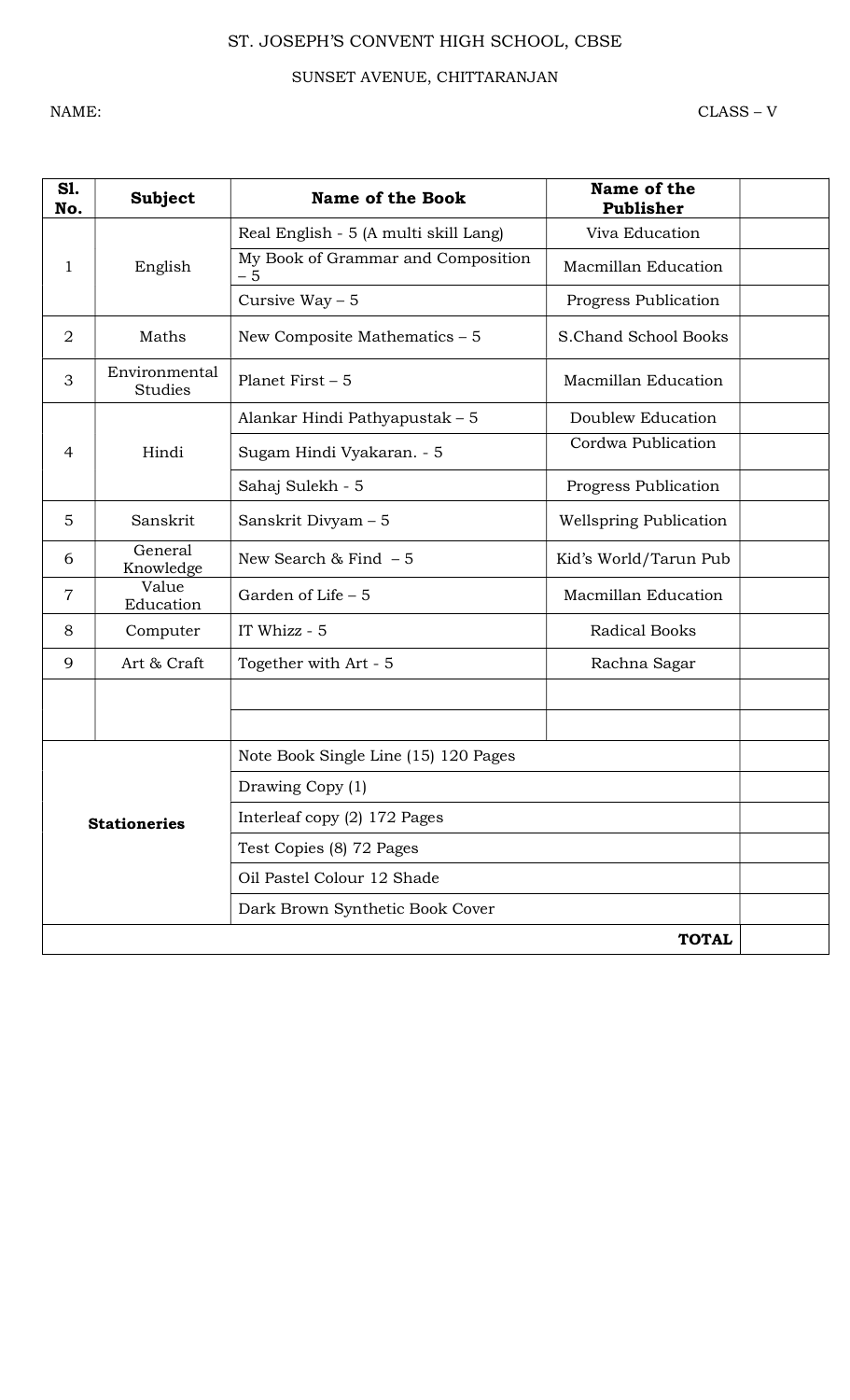| <b>S1. No.</b> | <b>Subject</b>       | <b>Name of the Book</b>                                    | Name of the<br>Publisher |  |
|----------------|----------------------|------------------------------------------------------------|--------------------------|--|
|                |                      | Honeysuckle                                                | <b>NCERT</b>             |  |
|                |                      | A pact with the sun                                        | <b>NCERT</b>             |  |
| 1              | English              | Oxford learning Grammar and<br>Composition - 6             | Oxford Publication       |  |
|                |                      | Cursive Way $-6$                                           | Progress Publication     |  |
| $\overline{2}$ | Maths                | $R.S$ Agarwal – 6                                          | Bharti Bhawan            |  |
|                |                      | Mathematics Practical work book-6                          | D. N. Publication        |  |
|                |                      | Social Studies (Updated Edition)-6                         | Viva Education           |  |
| 3              | Social Science       | Map Practice Based on the latest<br>NCERT Hist & Geog $-6$ | <b>GEMS</b>              |  |
| 4              | Science              | Start Up Science- 6                                        | Viva Education           |  |
|                |                      | Science Practical work book-6                              | D.N. Publication         |  |
|                |                      | Vasant Part $-1$                                           | <b>NCERT</b>             |  |
| 5              | Hindi                | Bal Ram Katha                                              | <b>NCERT</b>             |  |
|                |                      | Sugam Hindi Vyakaran - 6                                   | Cordova Publications     |  |
|                | Sanskrit             | Ruchira Part - I                                           | <b>NCERT</b>             |  |
| 6              |                      | Sugam Sanskrit Vyakaran(Part1)                             | Bharti Bhawan            |  |
| $\overline{7}$ | General<br>Knowledge | New Search & Find. $-6$                                    | Kid's World              |  |
| 8              | Computer             | IT Whizz - 6                                               | <b>Radical Books</b>     |  |
| 9              | Drawing              | Exploring Art & Activity - 6                               | Rachna Sagar             |  |
| 10             | Value<br>Education   | Garden of Life - 6                                         | Macmillan Education      |  |
|                |                      |                                                            |                          |  |
|                |                      |                                                            |                          |  |
|                |                      | Note Book Single Line (15) 120 Pages                       |                          |  |
|                |                      | Drawing Copy (1)                                           |                          |  |
|                | <b>Stationeries</b>  | Oil Pastel Colour 24 Shade                                 |                          |  |
|                |                      | Interleaf copy (3) 172 Pages                               |                          |  |
|                |                      | Dark Brown Synthetic Book Cover                            |                          |  |
| <b>TOTAL</b>   |                      |                                                            |                          |  |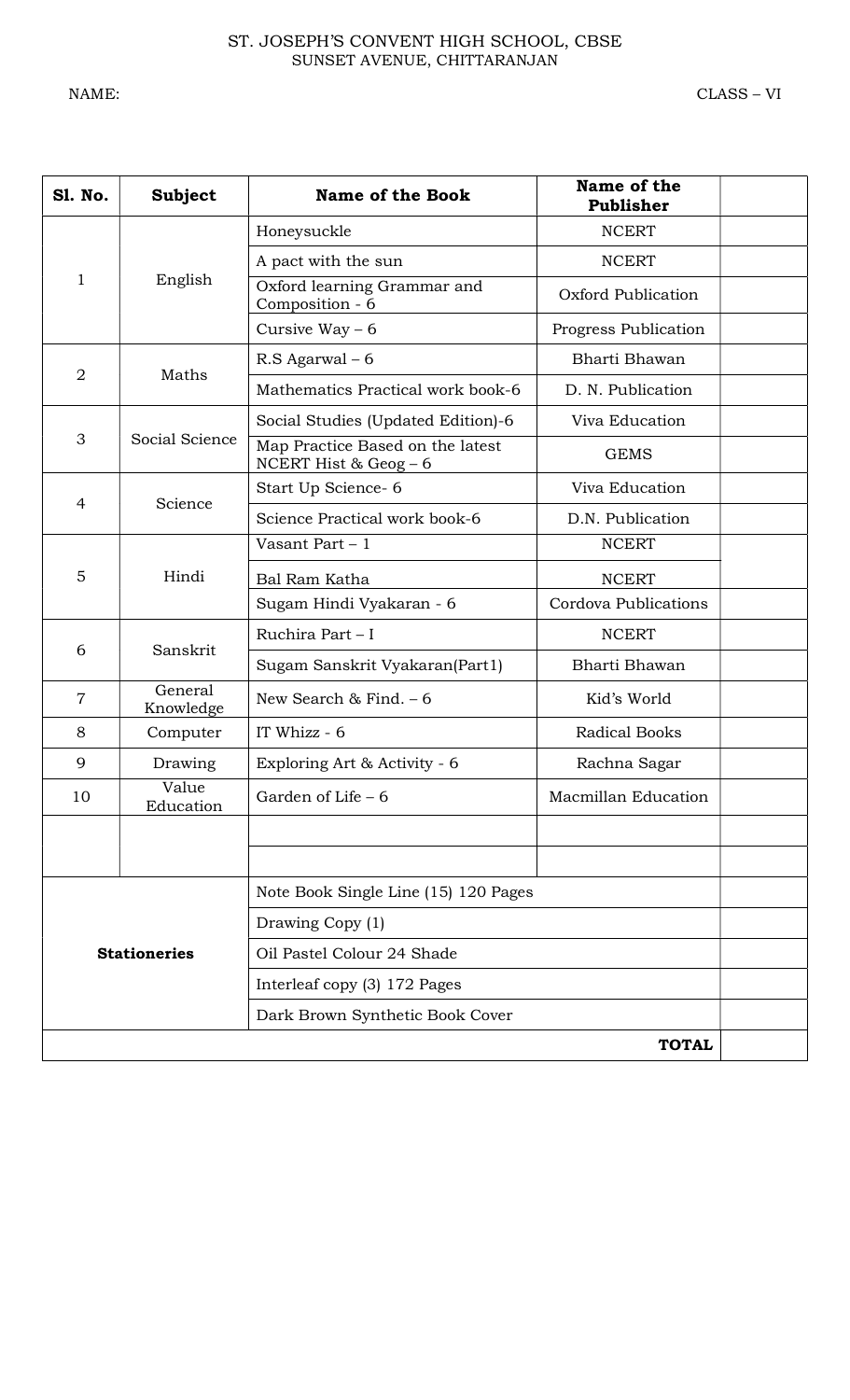## SUNSET AVENUE, CHITTARANJAN

NAME: CLASS - VII

| <b>S1. No.</b>      | <b>Subject</b>       | <b>Name of the Book</b>                                        | Name of the<br>Publisher |  |
|---------------------|----------------------|----------------------------------------------------------------|--------------------------|--|
|                     |                      | Honeycomb                                                      | <b>NCERT</b>             |  |
| 1                   | English              | An Alien hand                                                  | <b>NCERT</b>             |  |
|                     |                      | High School English Grammar &<br>composition (Wren and Martin) | S. Chand and<br>Company  |  |
| $\overline{2}$      | Maths                | R. S. Agarwal - 7                                              | Bharti Bhawan            |  |
|                     |                      | Mathematics Practical work book-7                              | D. N. Publication        |  |
|                     | Social               | Social Studies (Updated Edition)                               | Viva Education           |  |
| 3                   | Science              | Map Practice Based on the latest<br>NCERT Hist & $Geog - 7$    | <b>GEMS</b>              |  |
| 4                   | Science              | Start Up Science -7                                            | Viva Educaion            |  |
|                     |                      | Science Practical work book-7                                  | D.N. Publication         |  |
|                     | Hindi                | Vasant Part - II                                               | <b>NCERT</b>             |  |
| 5                   |                      | Bal Mahabharata Katha                                          | <b>NCERT</b>             |  |
|                     |                      | Sugam Hindi Vyakaran-7                                         | Cordova Publications     |  |
| 6                   | Sanskrit             | Ruchira Part - II                                              | <b>NCERT</b>             |  |
|                     |                      | Sugam Sanskrit Vyakaran Part -II                               | Bharti Bhawan            |  |
| $\overline{7}$      | General<br>Knowledge | New Search & Find. $-7$                                        | Kid's World              |  |
| 8                   | Computer             | IT Whizz - 7                                                   | Radical Books            |  |
| 9                   | Drawing              | Exploring Art & Activity - 7                                   | Rachna Sagar             |  |
| 10                  | Value<br>Education   | Garden of Life $-7$                                            | Macmillan Education      |  |
|                     |                      |                                                                |                          |  |
|                     |                      |                                                                |                          |  |
| <b>Stationeries</b> |                      | Note Book Single Line(15) 120 Pages                            |                          |  |
|                     |                      | Drawing Copy (1)                                               |                          |  |
|                     |                      | Oil Pastel Colour 24 Shade                                     |                          |  |
|                     |                      | Interleaf copy (2) 172 Pages                                   |                          |  |
|                     |                      | Dark Brown Synthetic Book Cover                                |                          |  |
|                     |                      |                                                                | <b>TOTAL</b>             |  |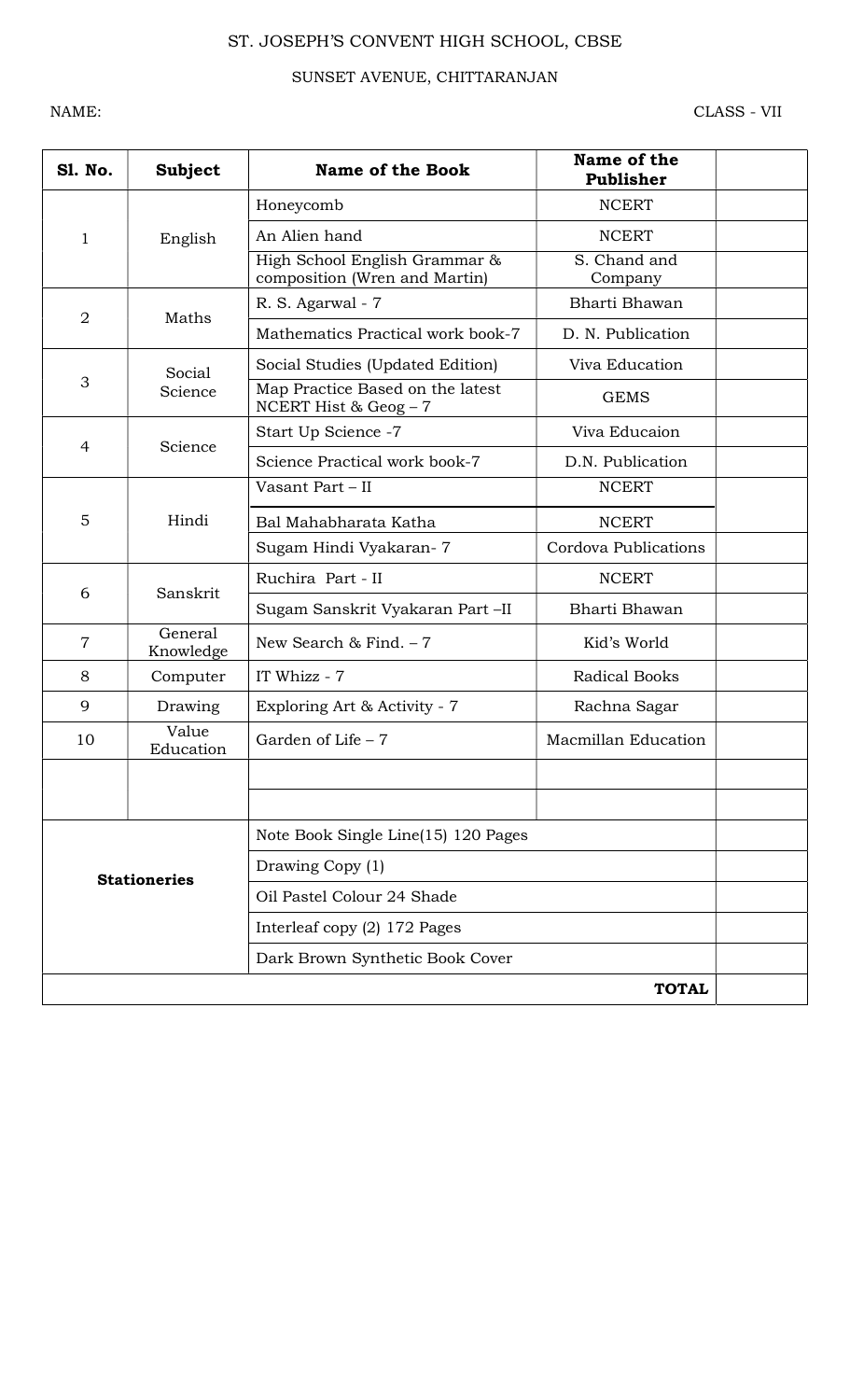## SUNSET AVENUE, CHITTARANJAN

NAME: CLASS - VIII

| S1.<br>No.     | <b>Subject</b>       | <b>Name of the Book</b>                                        | Name of the<br>Publisher |  |
|----------------|----------------------|----------------------------------------------------------------|--------------------------|--|
|                |                      | Honeydew                                                       | <b>NCERT</b>             |  |
| 1              | English              | It so happened                                                 | <b>NCERT</b>             |  |
|                |                      | High School English Grammar &<br>composition (Wren and Martin) | S. Chand and<br>Company  |  |
| $\overline{2}$ | Maths                | R.S. Agarwal - 8                                               | Bharti Bhawan            |  |
|                |                      | Mathematics Practical work book-8                              | D. N. Publication        |  |
|                |                      | Excellence in Social Science                                   | Prachi India Pvt. Ltd    |  |
| 3              | Social Science       | Map Practice Based on the latest<br>NCERT Hist & Geog $-8$     | <b>GEMS</b>              |  |
| $\overline{4}$ | Science              | Start Up Science -8                                            | Viva Educaion            |  |
|                |                      | Science Practical work book-8                                  | D.N. Publication         |  |
|                |                      | Vasant Part - III                                              | <b>NCERT</b>             |  |
| 5              | Hindi                | Bharat Ki Khoj                                                 | <b>NCERT</b>             |  |
|                |                      | Sugam Hindi Vyakaran - 8                                       | Cordova Publications     |  |
| 6              | Sanskrit             | Ruchira Part - III                                             | <b>NCERT</b>             |  |
|                |                      | Sugam Sanskrit Vyakaran Part -II                               | Bharti Bhawan            |  |
| $\overline{7}$ | General<br>Knowledge | New Search & Find. $-8$                                        | Kid's World              |  |
| 8              | Computer             | IT Whizz - 8                                                   | Radical Books            |  |
| 9              | Drawing              | Exploring Art & Activity - 8                                   | Rachna Sagar             |  |
| 10             | Value<br>Education   | Garden of Life - 8                                             | MacmillanEducation       |  |
|                |                      |                                                                |                          |  |
|                |                      |                                                                |                          |  |
|                |                      | Note Book Single Line(15) 120 Pages                            |                          |  |
|                |                      | Drawing Copy (1)                                               |                          |  |
|                | <b>Stationeries</b>  | Oil Pastel Colour 24 Shade                                     |                          |  |
|                |                      | Interleaf copy (3) 172 Pages                                   |                          |  |
|                |                      | Dark Brown Synthetic Book Cover                                |                          |  |
|                |                      |                                                                | <b>TOTAL</b>             |  |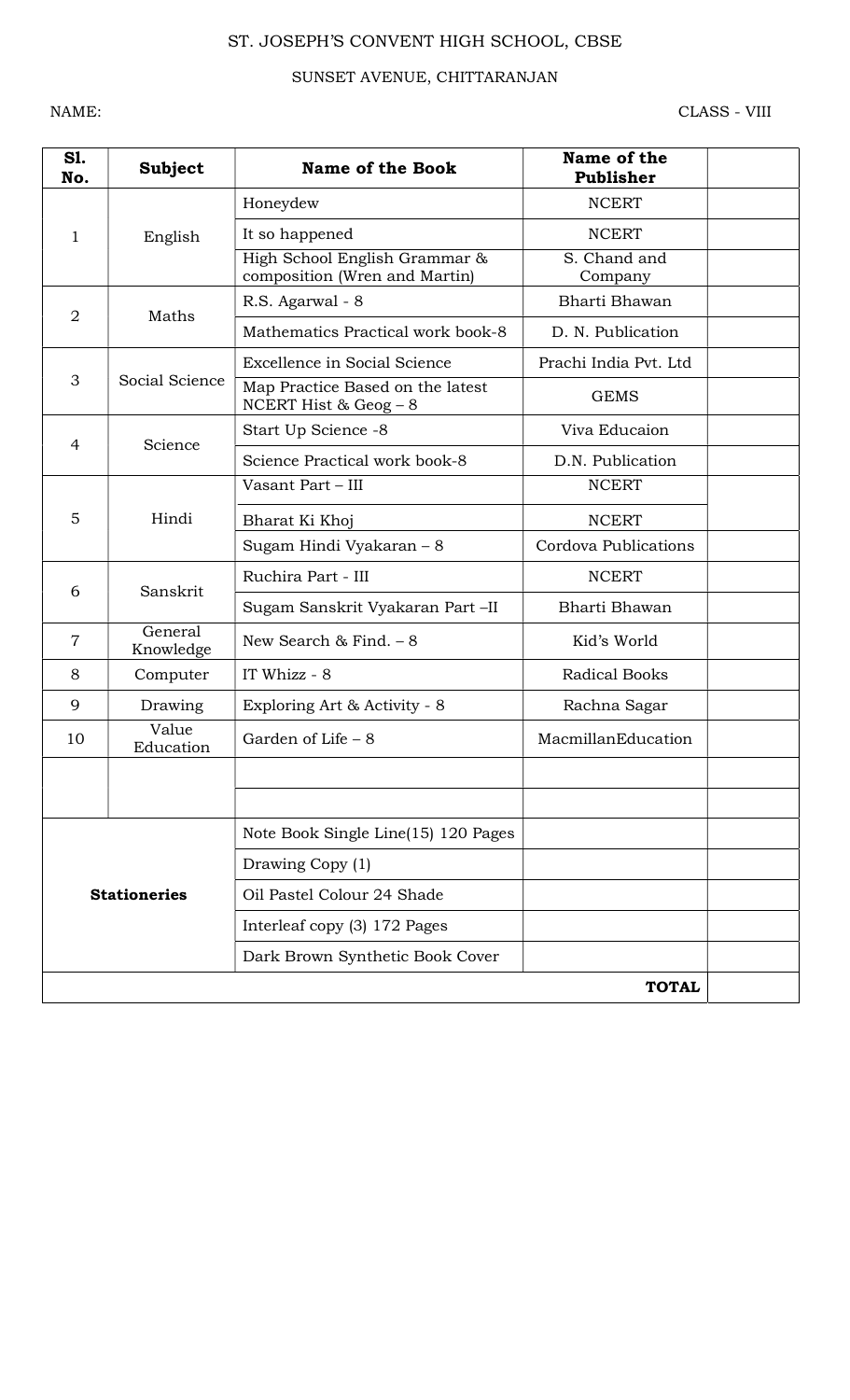#### ST. JOSEPH'S CONVENT HIGH SCHOOL, CBSE SUNSET AVENUE, CHITTARANJAN

| S1.<br>No.     | <b>Subject</b>            | <b>Name of the Book</b>                                      | Name of the<br>Publisher                     |  |
|----------------|---------------------------|--------------------------------------------------------------|----------------------------------------------|--|
|                |                           | Moments                                                      | <b>NCERT</b>                                 |  |
| 1              | English                   | <b>Beehive</b>                                               | <b>NCERT</b>                                 |  |
|                |                           | High School English Grammar Composition<br>(Wren and Martin) | S. Chand and<br>Company                      |  |
|                |                           | Economics - Understanding Economics - II                     | <b>NCERT</b>                                 |  |
|                | Social                    | Geography- Contemporary India IX                             | <b>NCERT</b>                                 |  |
| $\overline{2}$ | Science                   | History- India and the Contemporary world - IX               | <b>NCERT</b>                                 |  |
|                |                           | Political Sc - Democratic Politics – II                      | <b>NCERT</b>                                 |  |
| 3              | Science                   | Physics<br>Chemistry<br><b>Biology</b>                       | S. Chand                                     |  |
|                |                           | Science Practical Work - 9                                   | D.N.<br>Publication                          |  |
|                | Math                      | Mathematics - 9                                              | <b>NCERT</b>                                 |  |
| 4              |                           | Mathematics Practical - 9                                    | D.N.<br>Publication                          |  |
|                | Hindi                     | Kshitij $-1$                                                 | <b>NCERT</b>                                 |  |
| 5              |                           | Kritika - 1                                                  | <b>NCERT</b>                                 |  |
|                |                           | Vyakaran Nidhi                                               | Saraswati<br>Publication                     |  |
| 6              | Value<br>Education        | Inspirations for life $-9$                                   | Marina<br>Publications                       |  |
| $\overline{7}$ | Information<br>Technology | <b>Information Technology - 9</b>                            | Dhanpat Rai<br>Publication<br>(Sumita Arora) |  |
|                |                           | Sahitya Sanchayan - 9                                        | West Bengal<br>Govt.                         |  |
| 8<br>Bengali   |                           | Bangla Vyakaran Rachna - 9                                   | Saraswati<br>Publisher                       |  |
|                |                           | Note Book Single Line (17) 120 Pages                         |                                              |  |
|                | <b>Stationeries</b>       | Interleaf copy (6) 192 Pages                                 |                                              |  |
|                |                           | Dark Brown Synthetic Book Cover                              |                                              |  |
|                |                           |                                                              | <b>TOTAL</b>                                 |  |